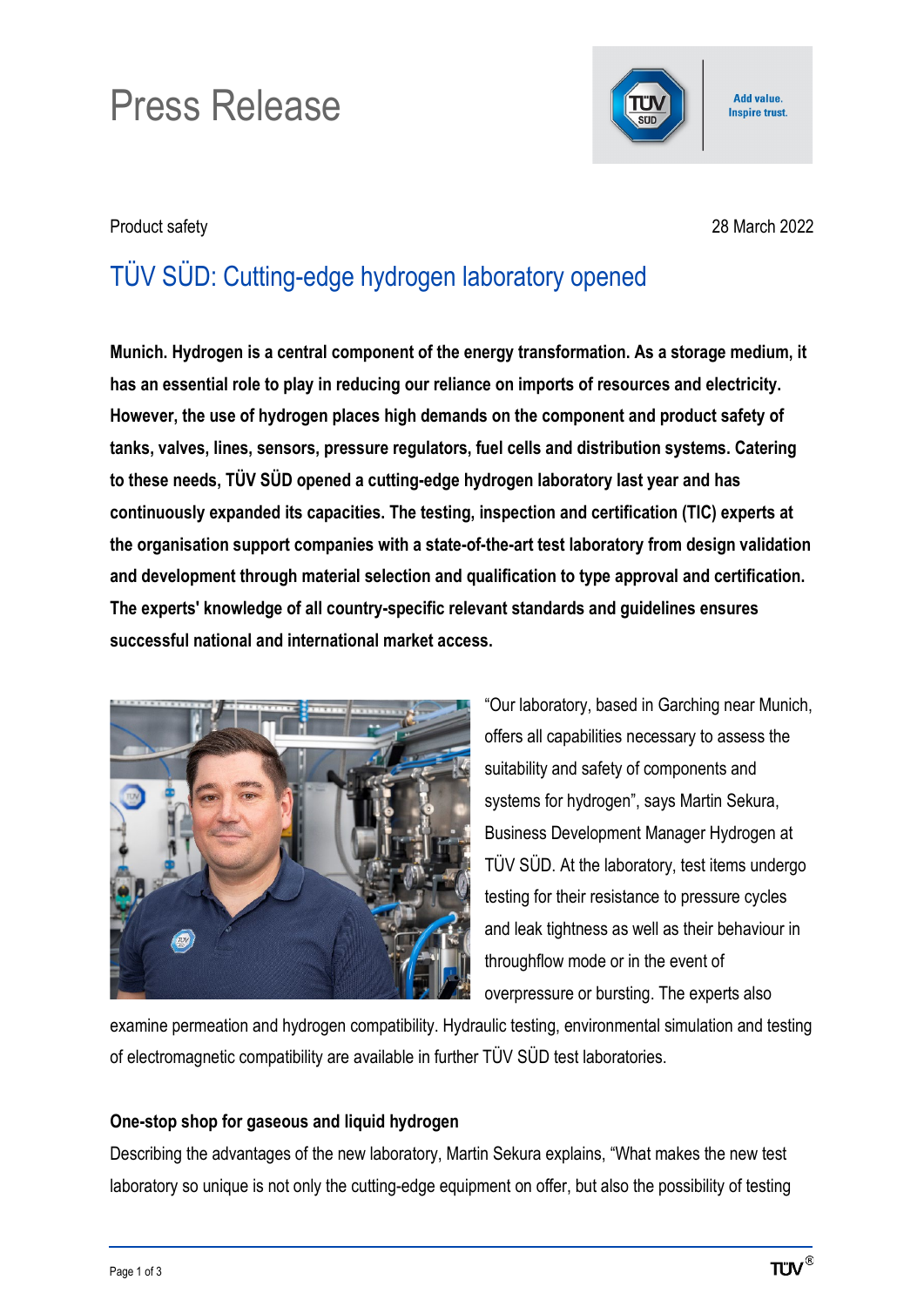the suitability of all types of materials and components for use with both gaseous and liquid hydrogen and across all industries." This includes components of stationary fuel cells, power stations and industrial plants as well as those of vehicle tanks and mobile fuel cells. Key pilot customers are a major sealing gasket manufacturer, a leading supplier of composite pressure vessels and one of the largest automotive suppliers. The laboratory in Garching is one of the few facilities in the world to offer costefficient, reliable and high-quality qualification and benchmark testing for metals and non-metals. Analysis of the hydrogen compatibility and permeation of materials is one of the focal areas of the new TÜV SÜD laboratory. Component testing in the lead-up to type approval and certification also forms part of the laboratory's service portfolio.

#### **H2 roadmap: the second stage of expansion is under way**

The second stage of expansion of the test laboratory is currently under way and will be completed by the end of the year. "In the course of our expansion, we will install new capacities for environmental and EMC testing at full hydrogen pressure at our locations in Straubing and Mannheim", explains Martin Sekura. In addition, we will also establish new capacities in Garching for activities such as expanded load-cycle analyses and testing at extreme flow rates. "With these expansion measures, we will be excellently positioned to address the dynamically developing hydrogen markets."

### **More detailed information about hydrogen-related services at TÜV SÜD can be found at:**

- [https://www.tuvsud.com/de-de/branchen/mobilitaet-und-automotive/automotive/pruefloesungen](https://www.tuvsud.com/de-de/branchen/mobilitaet-und-automotive/automotive/pruefloesungen-und-compliance-services/wasserstoffpruefung)[und-compliance-services/wasserstoffpruefung](https://www.tuvsud.com/de-de/branchen/mobilitaet-und-automotive/automotive/pruefloesungen-und-compliance-services/wasserstoffpruefung)
- [https://www.tuvsud.com/en/themes/hydrogen/hydrogen-services-that-enable-safety-for-your](https://www.tuvsud.com/en/themes/hydrogen/hydrogen-services-that-enable-safety-for-your-ideas)[ideas](https://www.tuvsud.com/en/themes/hydrogen/hydrogen-services-that-enable-safety-for-your-ideas)

**Note for editorial staff:** The press release and pictures are available on the Internet at [www.tuvsud.com/newsroom.](http://www.tuvsud.com/newsroom)

#### **Media Relations:**

| Dirk Moser-Delarami                    | $+49(0)89/5791-1592$<br>Tel.         |
|----------------------------------------|--------------------------------------|
| l TÜV SÜD AG                           | $+49(0)89/5791-2269$<br>Fax          |
| Corporate Communications               | Email dirk.moser-delarami@tuvsud.com |
| Westendstr. 199, 80686 Munich, Germany | Internet www.tuvsud.com/de           |

Founded in 1866 as a steam boiler inspection association, the TÜV SÜD Group has evolved into a global enterprise. More than 24,000 employees work at over 1.000 locations in about 50 countries to continually improve technology, systems and